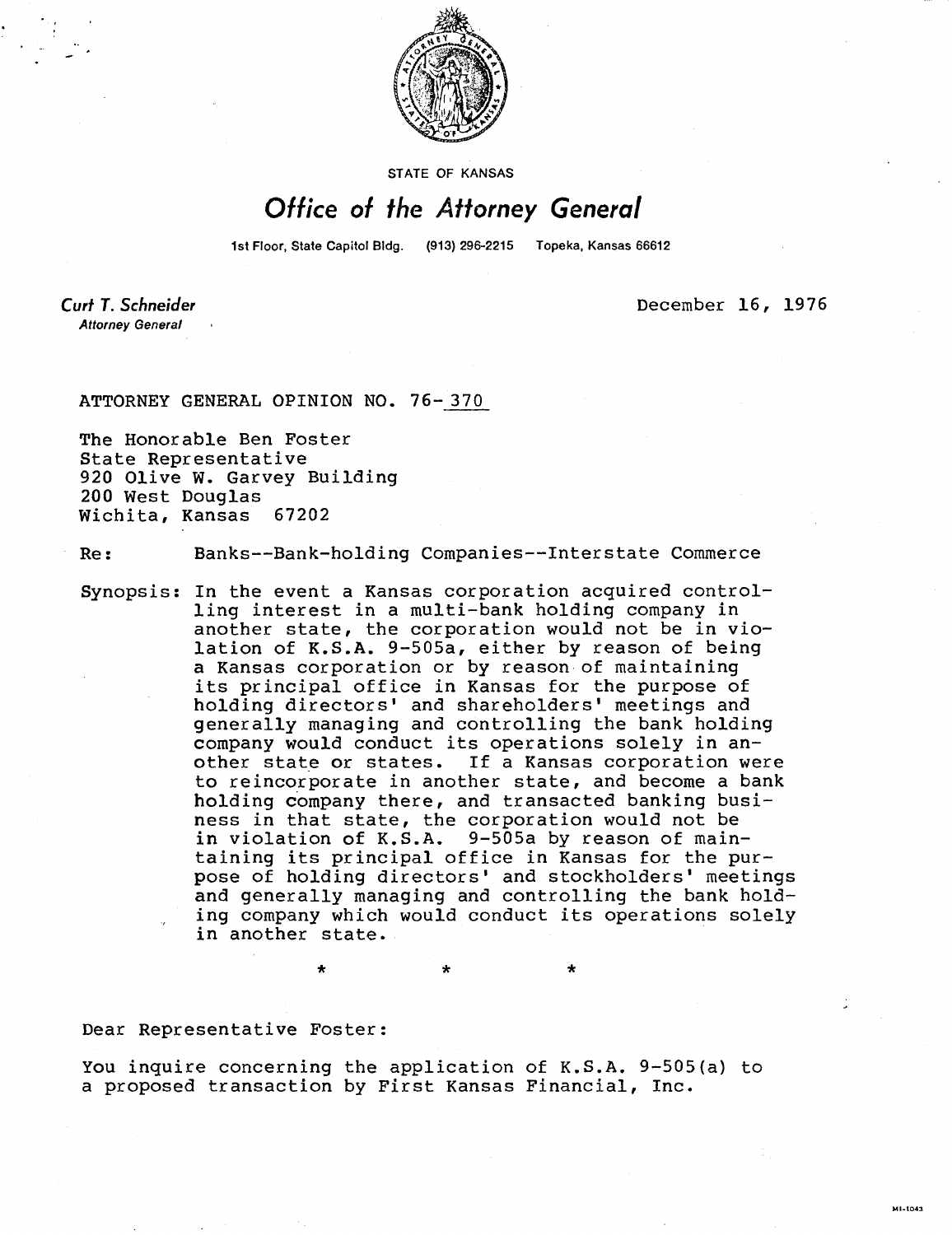The Honorable Ben Foster Page Two December 16, 1976

This corporation was initially incorporated under the laws of the State of Kansas in 1962 under the name of "National Mortgage Corporation, Inc." In 1963, its name was changed to Namco Mortgage Company, Inc., and in 1967, the name was changed once again to "First Home Investment Corporation of Kansas, Inc." Subsequently, it was placed in corporate reorganizational proceedings under chapter X of the federal bankruptcy act, as amended. Pursuant to a plan of reorganization and K.S.A. 17-6913, its name was changed to First Kansas Financial, Inc. On April 26, 1976, the United States District Court for the District of Kansas approved a plan of reorganization which has been approved by the requisite number of stockholders. The corporation is now being operated under the plan of reorganization by a court-appointed board of directors, with its officers in Wichita, Kansas.

In implementing the plan of reorganization, the corporation must undertake to engage in a profitable business for the benefit of its stockholders. The directors are considering the possible acquisition of the controlling stock in a multi-bank holding company located in another state. The corporation wishes to remain a Kansas corporation and to retain its principal offices in the State of Kansas, but is concerned whether the proposed transaction is prohibited by K.S.A. 9-505(a), which provides thus:

> "After the effective date of this act, it shall be unlawful for any bank holding company, as defined by K.S.A. 9- 504, to be organized, or transact business within the state of Kansas except that any such company operating with the state on the effective date of this act may continue its operations subject, however, to the restrictions and limitations of all of the provisions of this act." [Emphasis supplied.]

The term "bank-holding company" is defined by K.S.A. 9-504(a), and First Kansas Financial, Inc., would constitute a "bank-holding company" as defined therein upon the acquisition of a controlling question.

Acquisition of a controlling interest in a multi-bank holding company by an existing Kansas non-banking corporation does not in and of itself constitute the organization of a bank holding company. We are concerned here with what constitutes the transaction of business which is prohibited by the statute.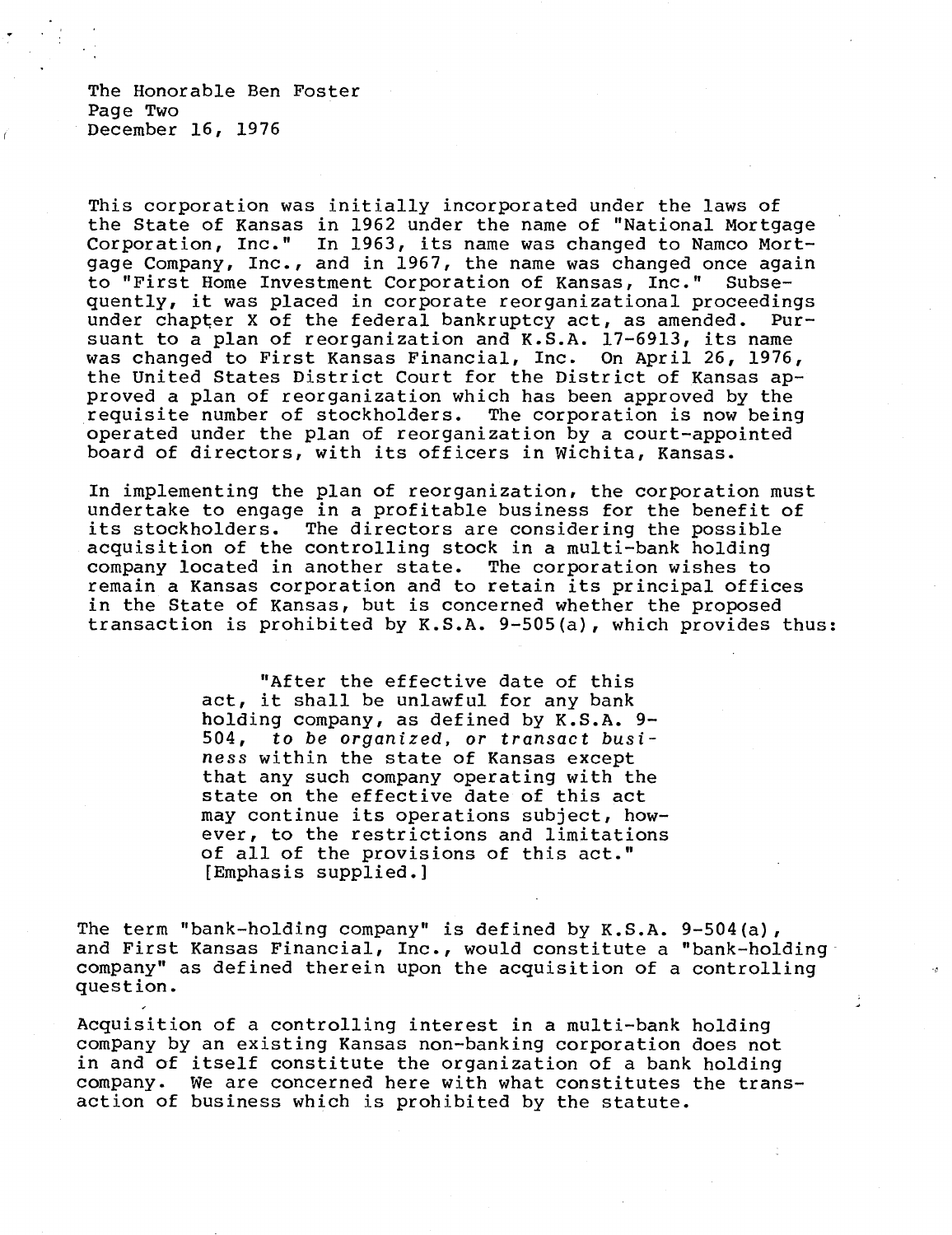The Honorable Ben Foster Page Three December 16, 1976

It is not proposed that First Kansas Financial, Inc., will engage in the banking business in this state. The banks owned by the holding company in which First Kansas proposes to acquire a controlling interest are all located outside Kansas, and First Kansas does not propose to acquire any banking interests domestically. Thus, the transaction in question here is not merely a local, i.e., Kansas matter, but a transaction in interstate commerce. If K.S.A. 9-505a is construed to prohibit the organization of a bank-holding company in this state, and secondly, to prohibit the transaction of banking business in this state by a bank-holding company, its application is in no wise extraterritorial. If, however, it is construed to prohibit the transaction of banking business in other states by a bank-holding company which has its corporate office located in this state, the extraterritorial application of the statute raises serious questions under the Commerce Clause.

In Proctor and Gamble Company v. City of Chicago, 509 F.2d 69 (7th Cir. 1974), cert. denied 421 U.S. 978, the court discussed the analysis to be applied to determine the validity of state legislation which is claimed to burden interstate commerce:

> "It is difficult to discern the precise test that should be used to determine when a state or local legislative enactment's effect on an area of interstate commerce that has not been preempted by Congressional legislation is violative of the Commerce Clause of the Constitution. It is clear that we must first decide whether there is such an effect and what it is, for if we find no effect our inquiry need not pro-<br>gress. However, if some effect is found However, if some effect is found then we must proceed to consider whether the legislative body 'has acted within its province, and whether the means of regulation chosen are reasonably adapted to the end sought.' The more difficult question is whether out analysis should encompass an additional step if the legislation is found to be a reasonable means of achieving a legitimate end. The predominant test utilized by the Supreme Court appears to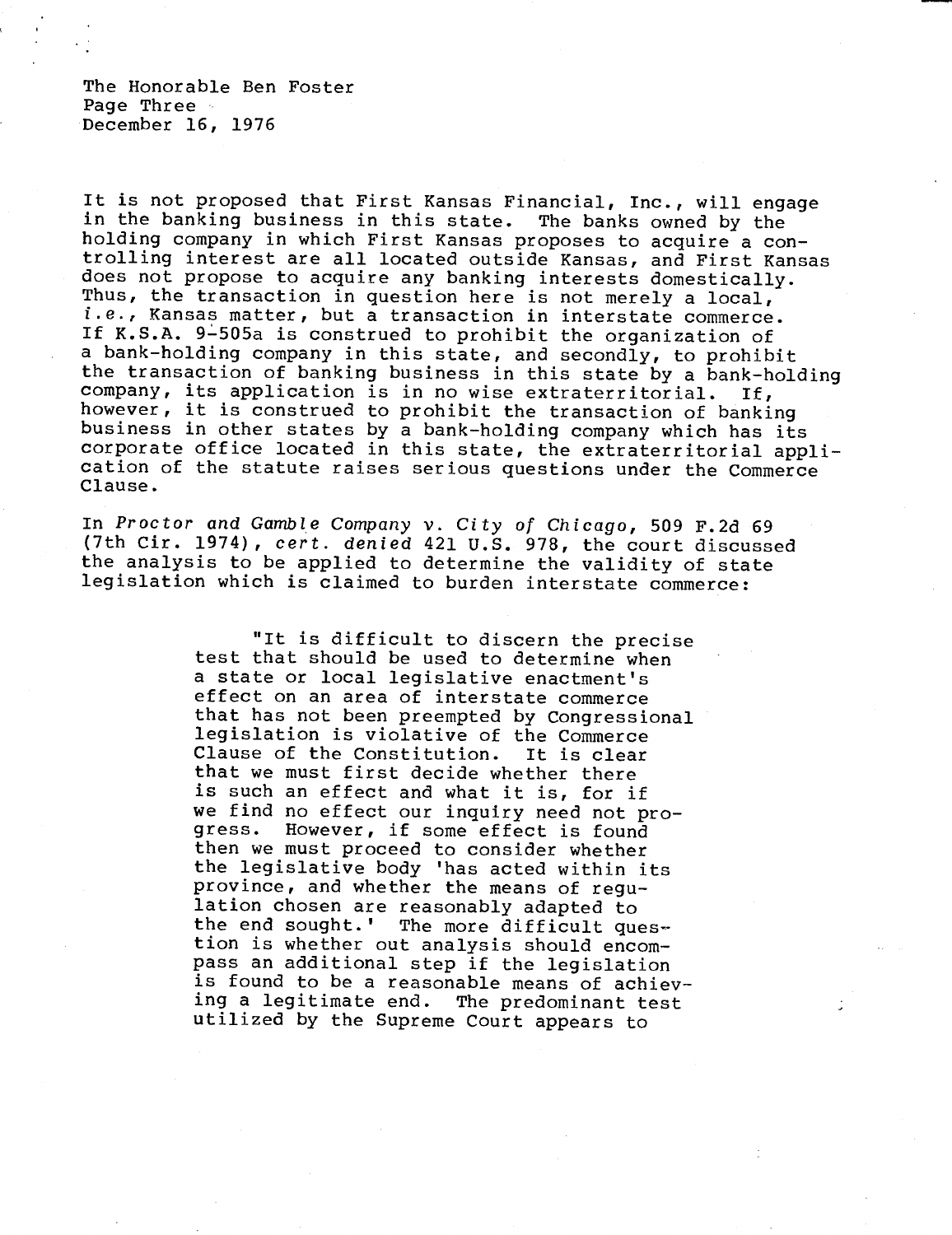require that the burden imposed on interstate commerce be balanced against the local benefit in order to determine the ultimate<br>question of constitutionality. See Bibb question of constitutionality. v. Navajo Freight Lines, Inc., 359 U.S. 520, 79 S.Ct. 962, 3 L.Ed.2d 1003 (1959), and Southern Pacific Co. v. Arizona, 325 U.S. 761, 65 S.Ct. 1515, 89 L.Ed. 1915 (1945). The court's most recent formulation is that contained in Pike v. Bruce Church, Inc., 397 U.S. 137, 142, 90 S.Ct. 844, 847, 25 L.Ed.2d 174 (1970) :

> 'Where the statute regulates evenhandedly to effectuate a legitimate local public interest, and its effects on interstate commerce are only incidental, it will be upheld unless the burden imposed on such commerce is clearly excessive in relation to the putative local benefits.'

There is some support, though, for the proposition that once it is determined that the legislation is a reasonable means of achieving a nondiscriminatory, legitimate goal it should be deemed constitutional and any further weighing process need not occur. . . . Moreover, it is argued that in fact the Supreme Court has perhaps eliminated this final balancing step by its opinion in Brotherhood of Locomotive Firemen & Enginemen v. Chicago, Rock Island & Pacific Railroad Co., 393 U.S. 129, 89 S.Ct. 323, 21 L.Ed.2d 289 (1968)." 509 F.2d at 75 [Footnotes omitted.]

Resolution of the threshold question, whether there is indeed any effect on interstate commerce, depends upon which construction is given to K.S.A. 9-505a. If it is construed to prohibit the transaction of banking business in other states as well as Kansas by a bank-holding company lawfully existing in this state, it has an obvious impact on interstate commerce. If it is construed to prohibit only the actual transaction of the business of banking in this state by a bank-holding company lawfully existing in this state, it has no effect on the proposed transaction and only incidental impact, if any on interstate commerce generally.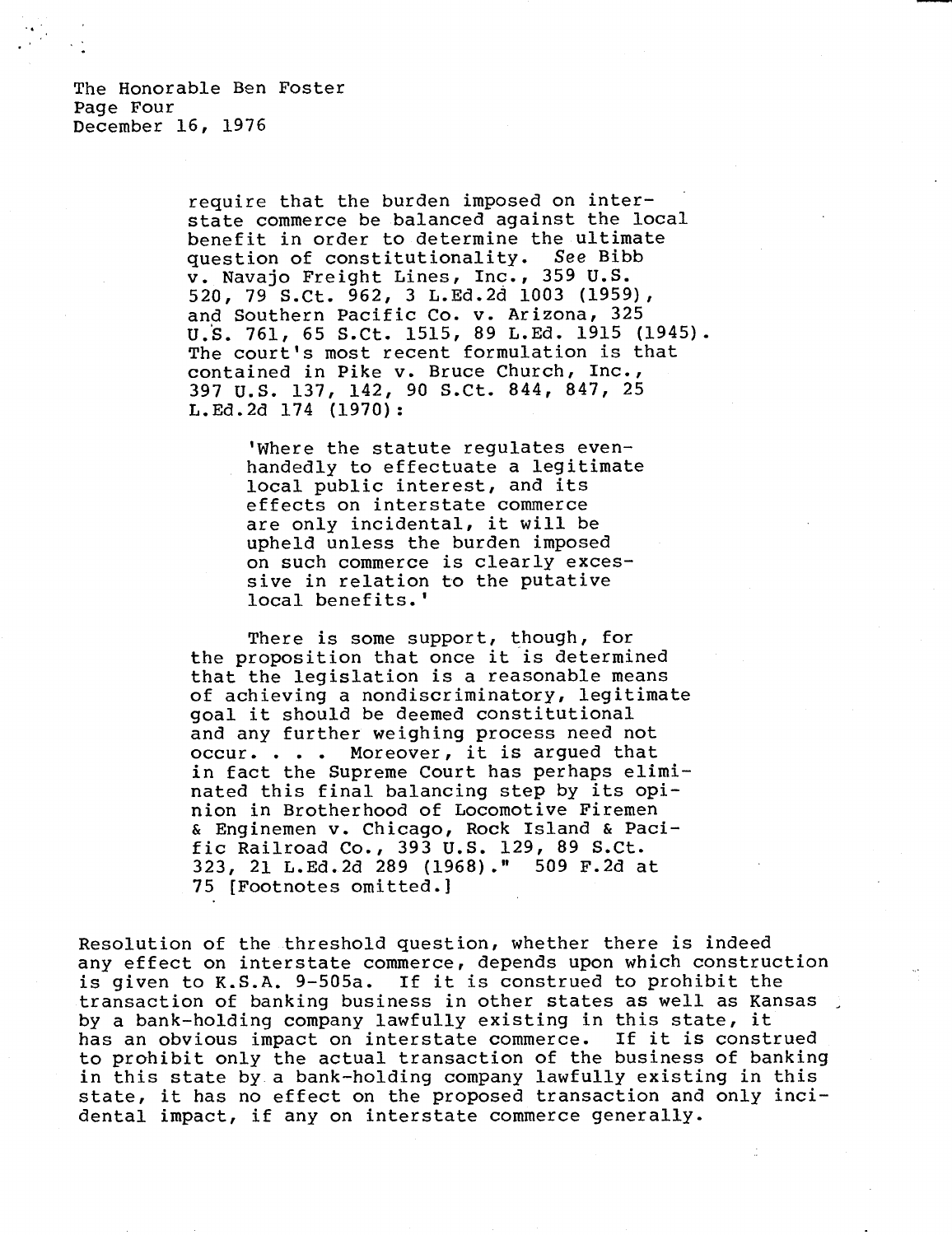The Honorable Ben Foster Page Five December 16, 1976

Concerning the question whether the legislature has "acted within its province and whether the means of regulation are reasonably adapted to the end sought," Proctor & Gamble, supra, if given the former construction, the legislature is deemed to have sought to regulate not merely the domestic banking industry, but, as applied to the facts here, an exclusively interstate transaction of a lawfully existing Kansas bank-holding company. In my judgment, the purpose of K.S.A. 9-505a is to prohibit bank-holding companies from engaging in the business of banking in this state. Indeed, this purpose of the act is fairly inferred from the second clause of the title of the bill as enacted in 1974

> "An Act relating to bank holding companies; prohibiting the organization of bank holding companies and the transaction of business by any such company not doing business within the state on the effective date of this  $act. . . . "$  [Emphasis supplied.]

The second section of the 1974 enactment concerns transactions<br>by bank holding companies in non-banking companies. The first by bank holding companies in non-banking companies. section, which is described by the underscored clause of the title above, inferentially refers to the transaction of banking business by bank holding companies.

There is, thus, no occasion to reach the further step, the "weighing process," referred to in Proctor and Gamble, supra. The value of the legislation is not disputed, i.e., it is reasonably designed to implement its purpose, and the purpose itself, construed here to be to prohibit bank holding companies in this state from engaging in the business of banking in this state, is a reasonable, permissible and nondiscriminatory state objective.

Viewing the serious constitutional objections which flow from attributing to the legislature a broader design and purpose, i.e., to prohibit a Kansas corporation from engaging in the business of banking in another state, and mindful that the local intrastate protection against bank-holding companies afforded by the statute is equally effective when given a narrower construction, it is my judgment that K.S.A. 9-505a should be construed to prohibit a Kansas bank holding corporation from engaging in the business of banking in this state, and not to prohibit a Kansas corporation from acquiring a controlling interest in banks or a bank-holding company located in other states, and engaging